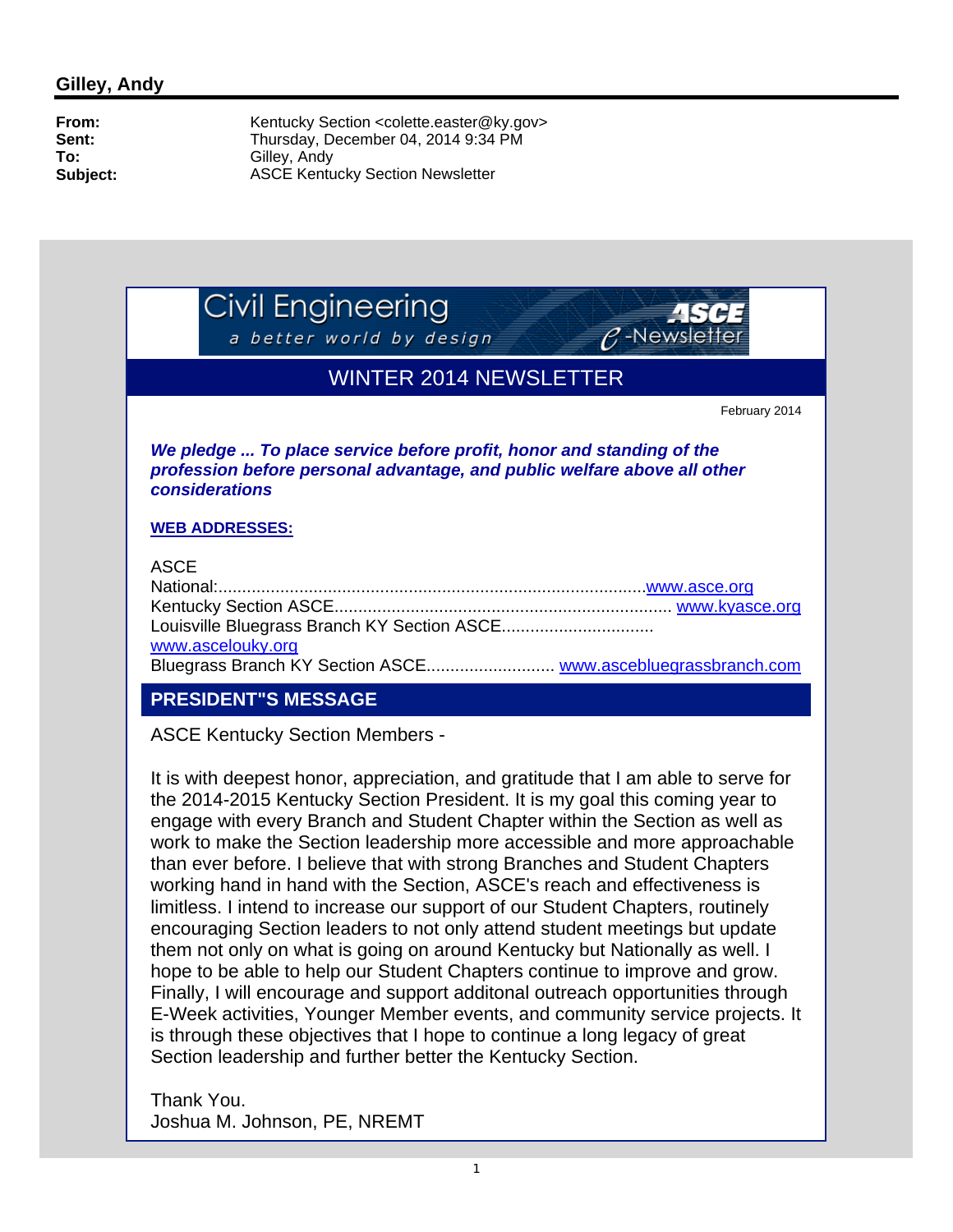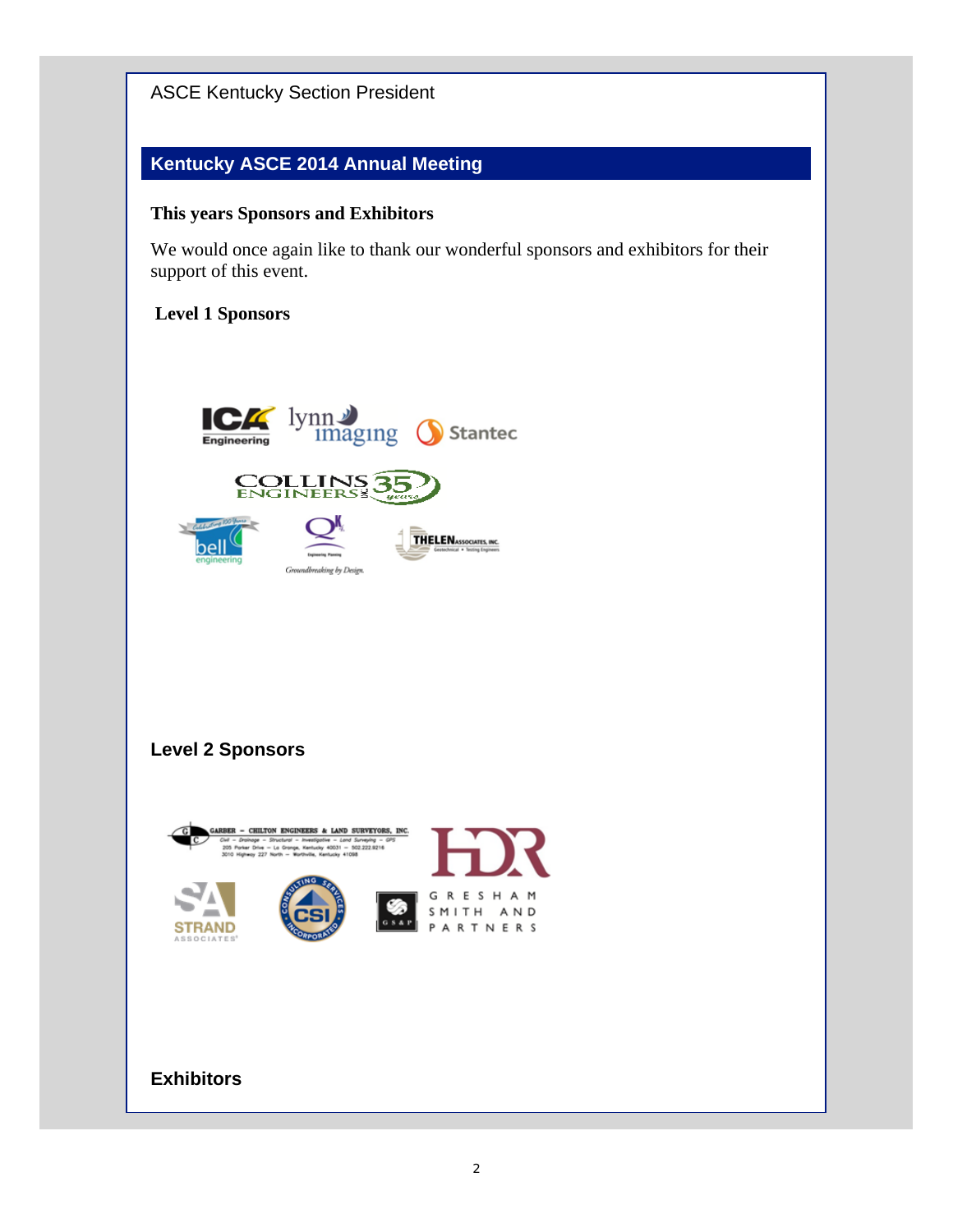

#### **Presentations**

This year we had a variety of speakers for that contributed to the overall success of the meeting. We would like to thank them for their time and dedication to the engineering practice.

A special thank you to Mr. Steve Waddle, PE from KYTC with an update on the Transportation Cabinets projects currently in construction and soon to be started.

# *Awards*

Congratulation to the following Awardees

*Distinguished Engineer in Education ‐ George Blandford, Ph.D.*

*Distinguished Young Engineer Award ‐ Ryan Tinsley, P.E.*

*Distinguished Engineer in Private Practice ‐ Michelle Meehan, P.E.*

*Distinguished Engineer in Public Sector ‐ Joshua Rogers, P.E.*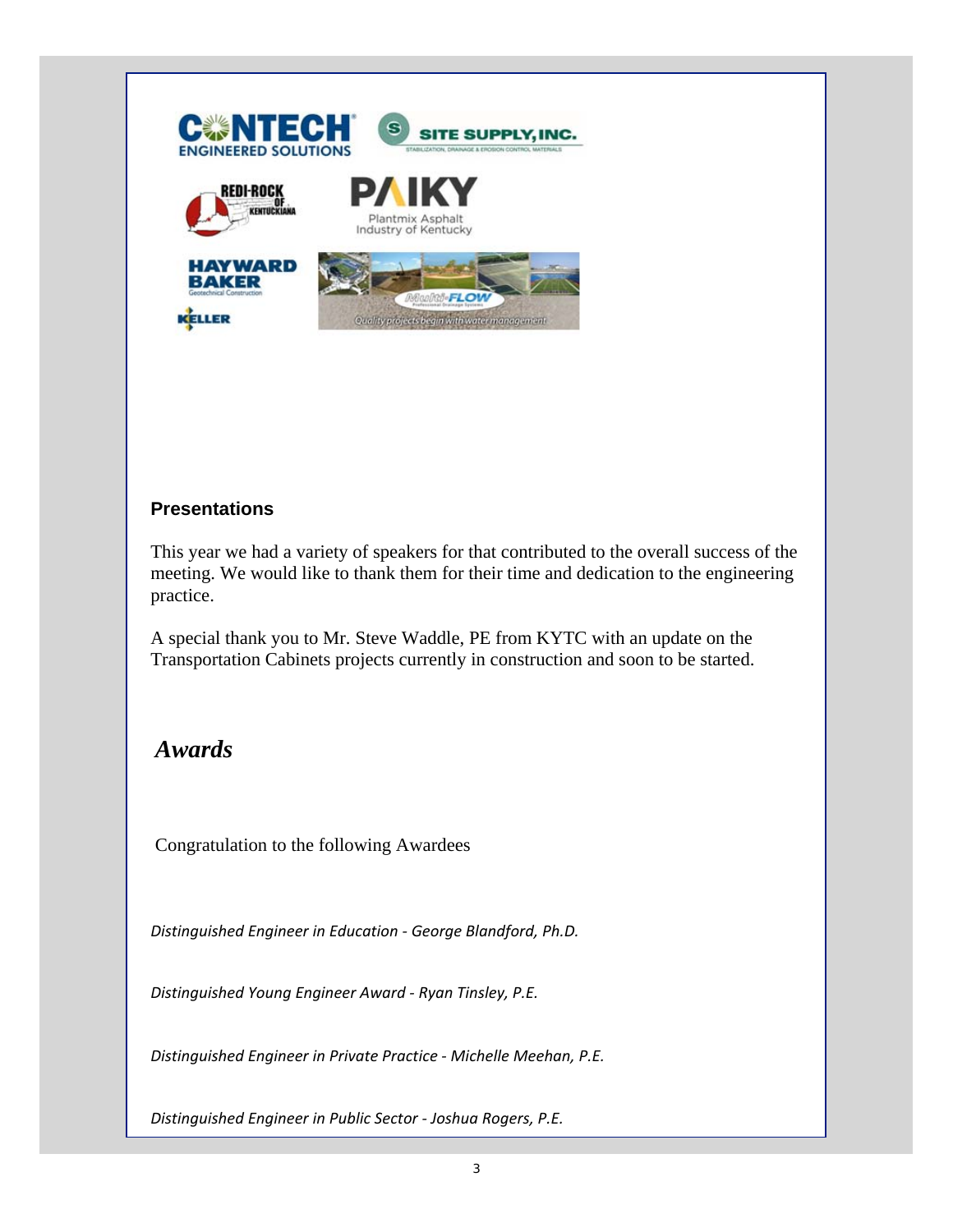*Outstanding Student Organization ‐ University of Kentucky Student Chapter*

*Gillim Award ‐ Scott Yost, Ph.D., P.E.*

## *Scholarship Winners*

 Emily Hann - University of Louisville - \$1000 scholarship Desiree Staton - University of Kentucky - \$1000 scholarship Kyle Parks - Western Kentucky University - \$1000 scholarship Andrew Wischerth - University of Louisville - \$500 scholarship

Tyler Blair - University of Kentucky - \$500 scholarship

#### **2015-2016 Section Officers:**

The following ASCE members were elected during the meeting will be serving as Section Officers next year:

President: Joshua Johnson

Past-President: Chris Keil

Vice President: Andy Gilley

Treasurer: Emily Groves

Secretary: Denise Hettinger

Newsletter Editor: Colette Easter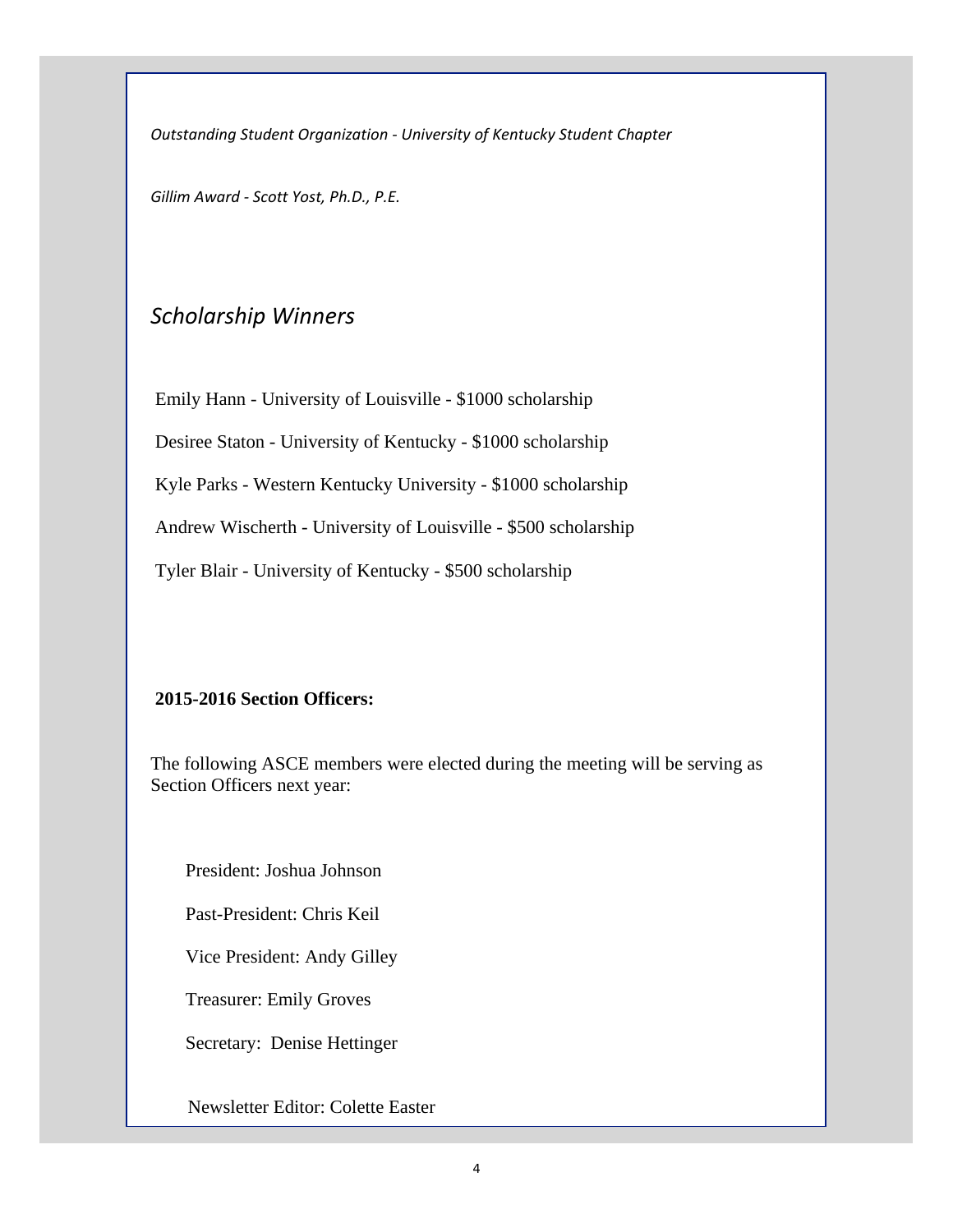Section Younger Member Coordinator: Ryan Tinsley

Once again thank you to everyone who was able to make it out for this years Annual Meeting and we hope to see everyone again next year for another exciting and educational meeting.

#### **ANNOUNCMENTS**

#### **2015 ASCE Region 4 Daniel V. Terrell Paper Competition**

The Region 4 ASCE is proud to announce this years topic for the annual Younger Member paper competition. This years papers will be addressing the ethical question of:

*An engineer's prime focus is safety of design, but safety concerns may sometimes be limited to the end-product users without additional care taken for the safety of the builders. While constructability is typically a factor in design, safety of individuals during the construction is usually considering a Contractor's Issue. Recently, Engineers and Architects have been severely criticized for the "human costs" of building their projects, despite these designers having no influence during the construction stages. The incidence of human costs differs greatly, yet is often higher with the most innovative and cutting edge designs.*

- *Should an Engineer assume and be held accountable for the safety of construction of their design plans, despite having no control after placing his or her Seal? If so, to what degree?*
- *Does this responsibility change if no Contractor negligence has been proven?*
- *What are the ethical implications of holding or not holding Engineers accountable?*
- *How does the ASCE Code of Ethics address this topic?*
- *How have the courts handled these issues in case studies? Should there be changes to the laws?*
- *What is the appropriate ethical stance in regards to the concept of Prevention Through Design?*

#### **BRANCH REPORTS**

#### **BLUEGRASS BRANCH**

In addition to monthly meetings, the Blue Grass Branch participated in the GEMS event (Girls in Engineering, Math and Science) at the University of Kentucky. The event is for girls in  $4<sup>th</sup>$  grade and above who are interested in careers in STEM fields. The Blue Grass Branch (led by Erin Mattmiller) volunteered their Saturday morning to put on three workshops explaining what civil engineers do and putting together a GPS Hide & Seek activity for the girls to learn how engineers use GPS. Our recently completed outreach materials funded in part by a SPAG grant were also on display. A special thanks to the volunteers for this event: Erin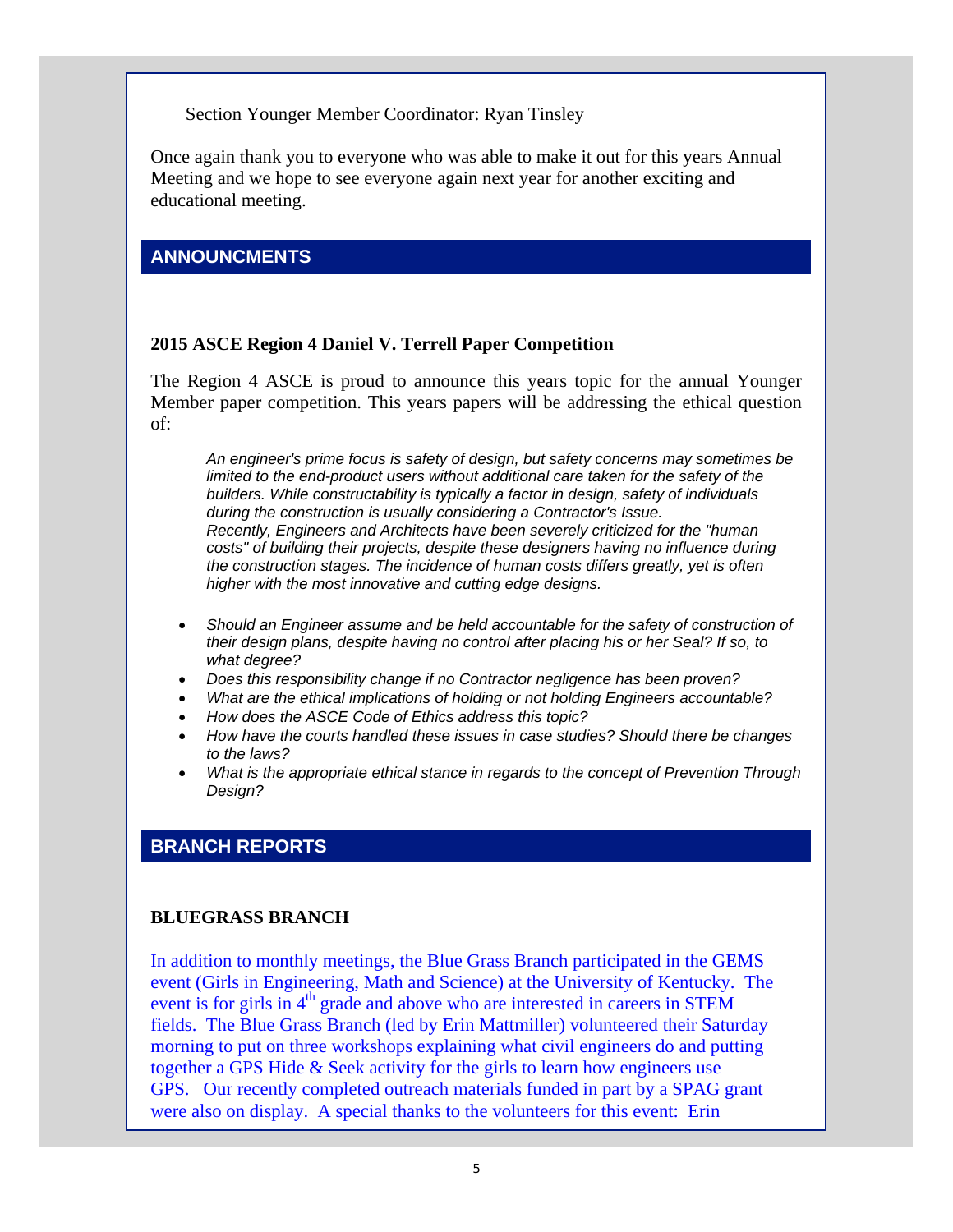Mattmiller, Maegan Mansfield, Maryam Motamed, Aaron Daley and the UK Student Chapter!

The Blue Grass Branch is also getting ready for the holiday season by holding our annual volunteer event with the Salvation Army Angel Tree. Each year approximately 15-20 volunteers spend an afternoon sorting toys for this program that distributes Christmas gifts for children in need. The Blue Grass Branch is also collecting toys for Jarrett's Joy Cart, which delivers small toys to children year-round who are in the hospital. The program was started by Jarrett Mynear, a very special 13 year old boy who was diagnosed with cancer six times and spent a great deal of time in the hospital. Jarrett's goal in starting the Joy Cart was to bring excitement and joy into every child's hospital stay. His parents Doug Mynear (a civil engineer in the Lexington area) and Jennifer Mynear continue this program in his honor.

If you are interested in more information about what the Blue Grass Branch is doing or if you want to get more involved, please contact us at ascebb@gmail.com, check out our website at www.bluegrassbranchasce.com or like us on Facebook!

#### *ASCE Bluegrass Branch Younger Member Group*

 The Blue Grass YMG hosted a social event on Thursday evening, September 18, 2014, at Talon Winery in Lexington. Attendees enjoyed wine tastings in the tasting room of the winery's eighteenth century farmhouse, and then the group moved outside to enjoy snacks, conversation, and the beautiful vineyard views. The event was wellattended and an exciting start to another year of ASCE and YMG activities.

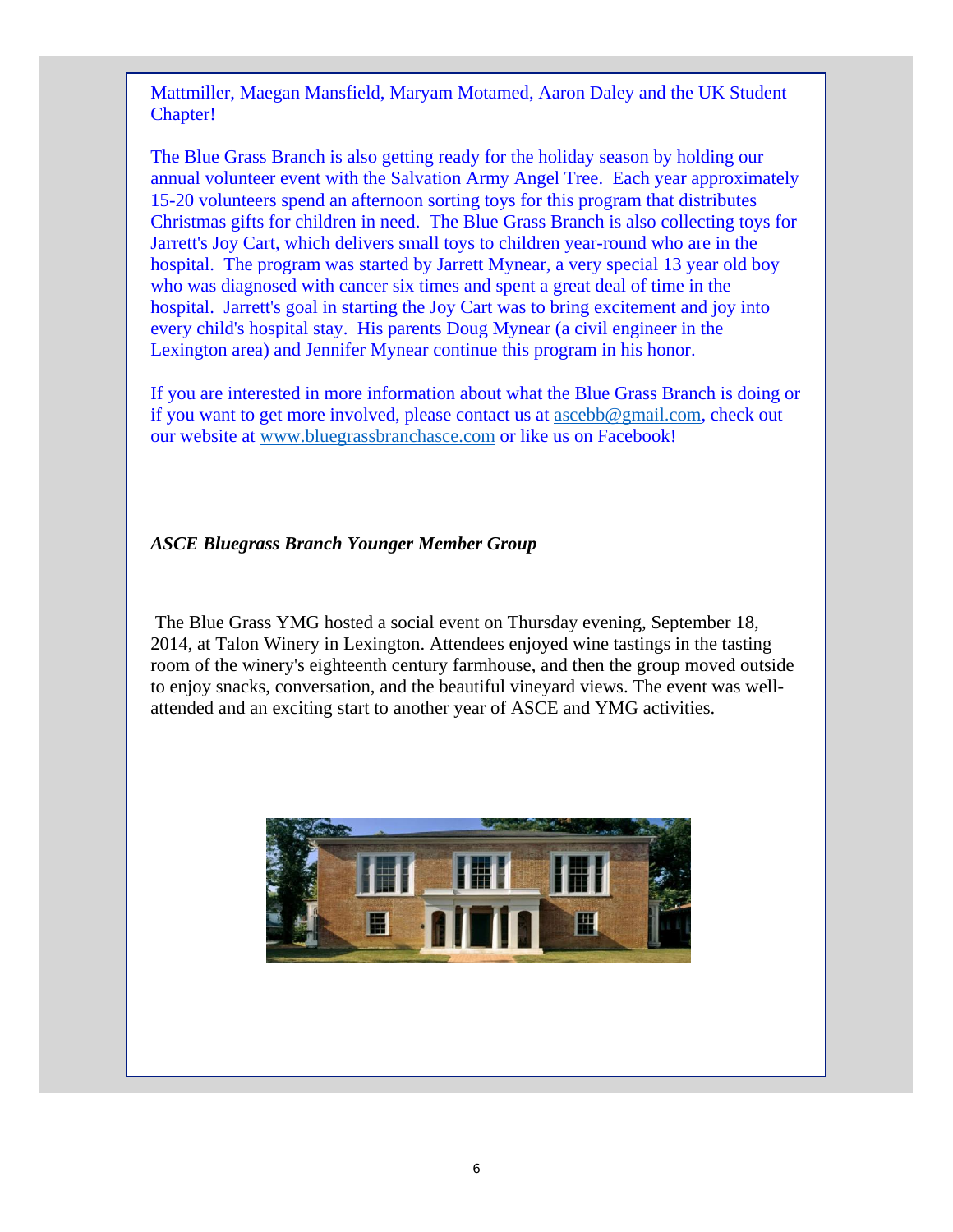

The YMG also hosted a service event on Sunday afternoon, November 23, 2014, at Lexington's Broadway Christian Church in conjunction with a local outreach charity called Church Under the Bridge. The charity conducts a church service, provides a meal, distributes clothes, and serves as a support group for Lexington's homeless. Younger members helped with food preparation and cleanup alongside the church group that donated the meal.

#### *Upcoming event on December 9, 2014:*

The YMG is hosting a tour of Lexington's historic Pope Villa (also known as the Latrobe House), a home designed by America's first professional architect Benjamin Henry Latrobe. Latrobe is also noted for designing portions of the White House and the US Capitol building. The Pope Villa was built in 1811 and is currently being restored by the Blue Grass Trust for Historic Preservation.

Attendees will meet at the Latrobe House at 326 Grosvenor Avenue for a 45 minute - 1 hour tour on Tuesday, December 9, 2014, at 6:00 P.M. Those who would like to get together for food and drinks after the tour can meet at nearby Wines on Vine at 400 Old Vine Street, #108. If you are interested in attending, please RSVP via the Younger Member Page at www.bluegrassbranchasce.com by Friday, December 5, 2014. An exact cost (less than \$10) will be forthcoming after the RSVP date.

### **LOUISVILLE BRANCH**

The Louisville Branch will again be collecting toys for the Toys for Tots Foundation. Toy donations will be collected at the next branch meeting which will be held December 12th at the University of Louisville Alumni Club. For more information about Toys for Tots go to Toys for Tots and thank you for your donations.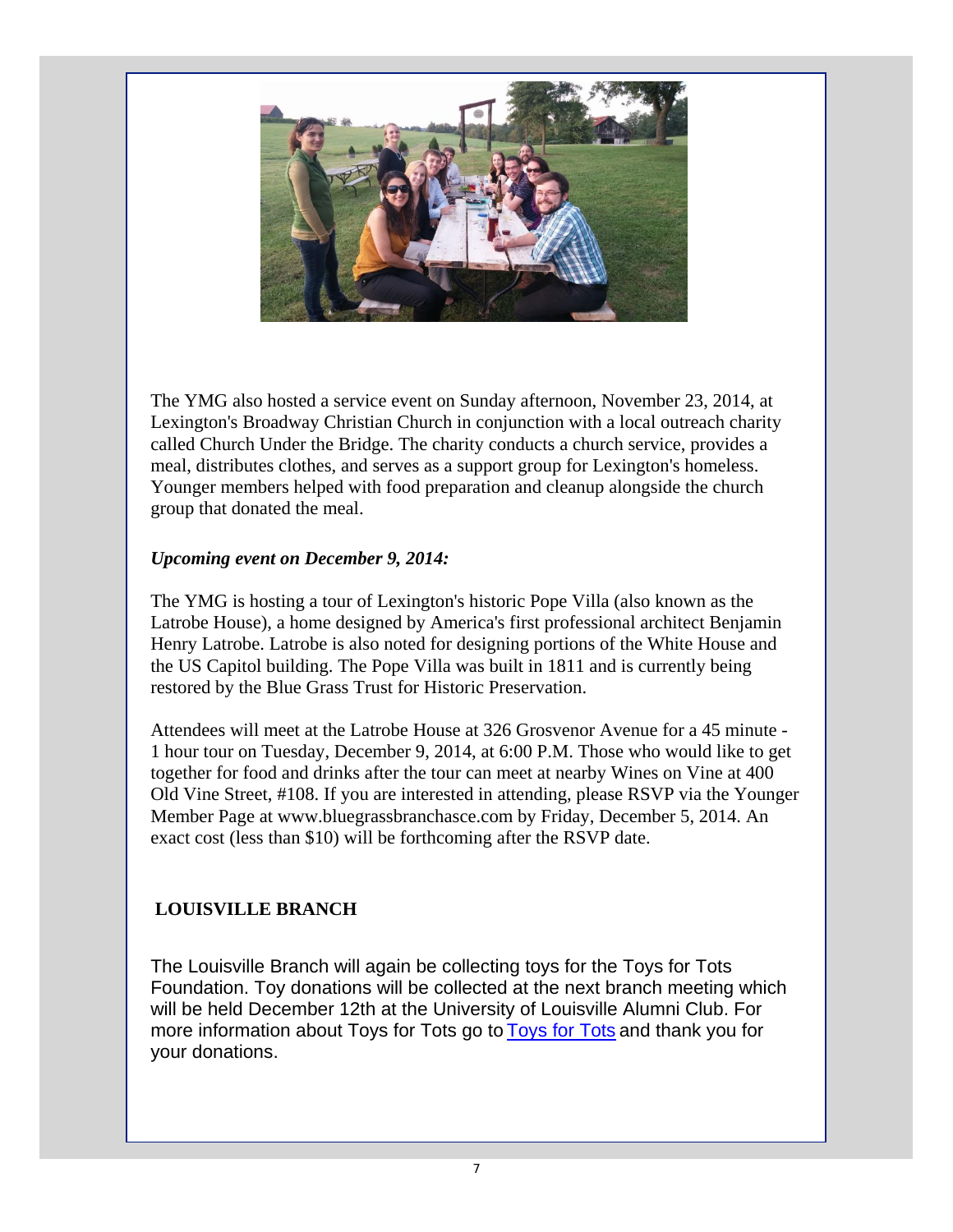### *ASCE Louisville Branch Younger Member Group*

Louisville Branch Younger Member Group (YMG) volunteers participated in Project Warm with team leaders from the University of Louisville ASCE Student Chapter on November 15th. The mission of Project Warm is to provide energy conservation services and education, and to promote energy saving practices in the community. YMG and ASCE student volunteers spent the morning and into the afternoon providing free weatherization services for low-income families in Louisville, KY.



The YMG also held the November Lunch Meeting on November 13th at Doc Crow's in Downtown Louisville. The meeting was very well attended with a total of 18 attendees. The YMG discussed upcoming and potential events for the group, including Project Warm, construction site tours, participation in the 2015 MATHCOUNTS, and a YMG UL basketball game outing.

## **FRANKFORT BRANCH**

The Frankfort Branch is planning on holding a few meetings starting in January. Be sure to mark your calendars for the third Thursday of the month for a lunch and learn hosted by your local Frankfort Branch. Meetings will be held at the Transportation Cabinet 1st floor meeting room at noon.

#### **The tentative schedule**

January 15th - KYTC Presentation on the 460 corridor in Eastern Kentucky